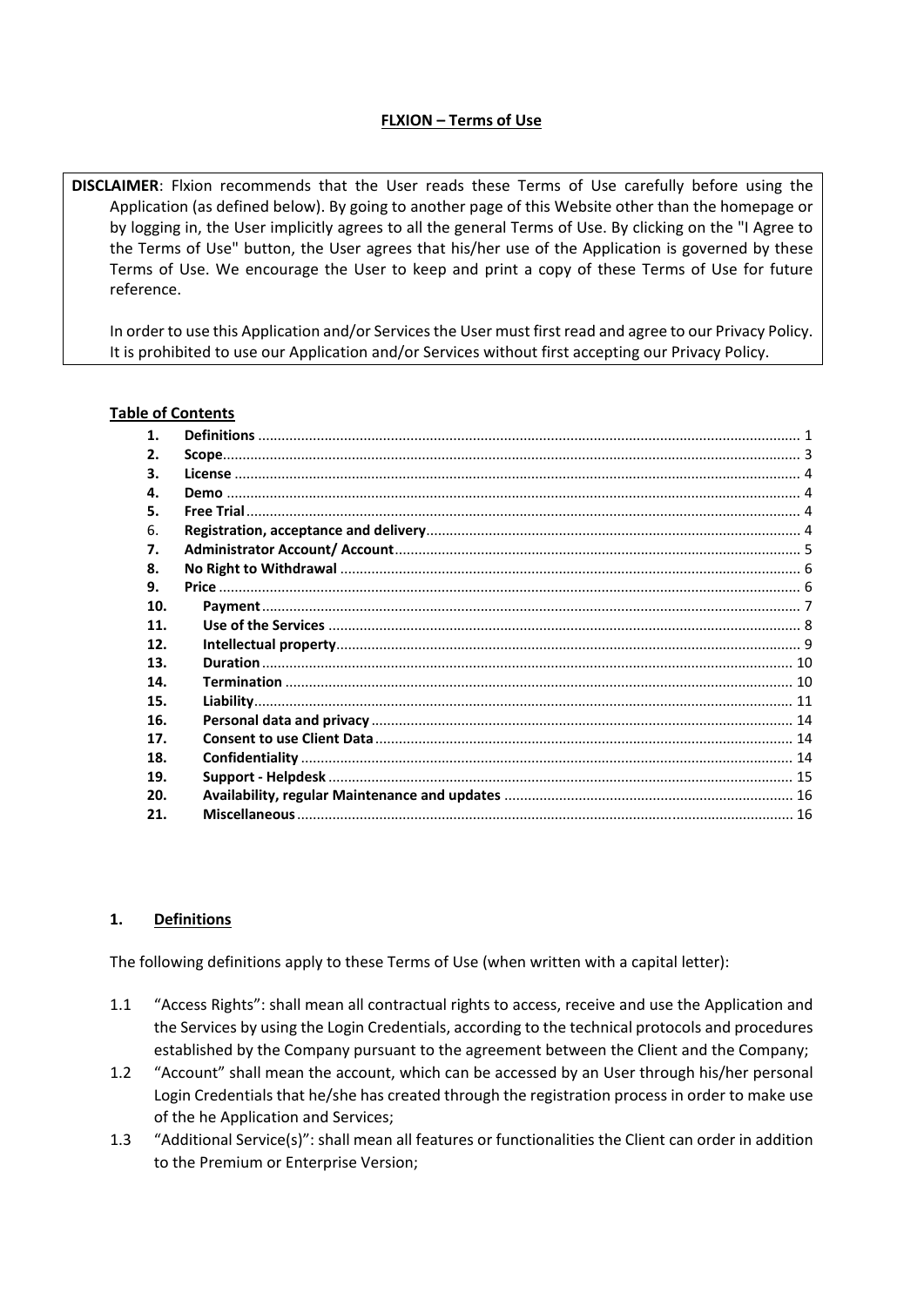- 1.4 "Administrator": shall mean the user appointed by the Client who is the primary authority and responsible for the Administrator Account;
- 1.5 "Administrator Account" shall mean the Account of the Client, which can solely be accessed and used by the Administrator and through which the Administrator shall be able to (i) use the Application and Services in accordance with the agreement between the Client and the Company, (ii) change the configuration settings (including but not limited to adding additional Services or features), (iii) create additional accounts for Users, and (iv) has access to the information that the Users make available on the Application.
- 1.6 "Application" shall mean the online software application through which the Services can be used, developed by Flxion OÜ, called "the Company" consisting of:
	- i. The Flxion Dashboard;
	- ii. The Flxion App; and
	- iii. The Flxion Platform;
- 1.7 "Business Day" shall mean a normal working day of the Company from 8.30 a.m. to 5.30 p.m. from Monday to Friday, excluding Belgian public holidays;
- 1.8 "Commercial Offer" shall mean the offer as agreed upon between the Client and the Company, as set out on the cover page, titled "Commercial Offer";
- 1.9 "Communication" shall mean any Communication sent by the Company via email or by any other means at regular times concerning Services-related announcements, administrative e-mails and newsletters;
- 1.10 "Client" shall mean every natural person or legal entity, as well as anyone who orders the Services from the Company and/or enters into an agreement with the Company in the name of or on behalf of this legal entity for the use of the Application. Every natural person is considered to be at least 18 years old;
- 1.11 "Client Data" shall mean any and all content, information and data including personal data pertaining to prospects, business partners, clients and/or customers of the Client (nonlimitative) entered and uploaded into the Application and/or Application by the Users by using the Services;
- 1.12 "Demo" shall mean the demo version of the Enterprise Version of the Application, which allows the Client, before entering into an agreement with the Company, to make use of the Application and Services during a term of X calendar days;
- 1.13 "Documentation" shall mean the documents relating to the use of the Application and Services made available by the Company, including any Documentation, tutorials or other available on the Website;
- 1.14 "Enterprise Version" shall mean the paying version of the Application for companies with the following functionalities: time & expense tracker, web & mobile, expense note camera capture, project follow-up, project time overview, personal time analysis, export options, prepare client, electronic invoicing, interface, project & budget follow-up, project & client analysis, push tasks & projects to collaborators, project post calculation, project & customer profitability analysis, WIP analysis, in real time, on operational data and premium support.
- 1.15 "Free Version" shall mean the non-paying version of the Application with the following functionalities: time & expense tracker, web & mobile, project follow-up, project time overview , personal time analysis and export options.
- 1.16 "Intellectual Property Rights" shall mean all currently known or later additional (a) copyrights, neighboring rights and moral rights; (b) trademark or service mark rights; (c) trade secret rights, know-how, expertise; (d) patents, patent rights and industrial property rights; layout design rights, design rights; supplementary protection certificates; (f) trade and company names,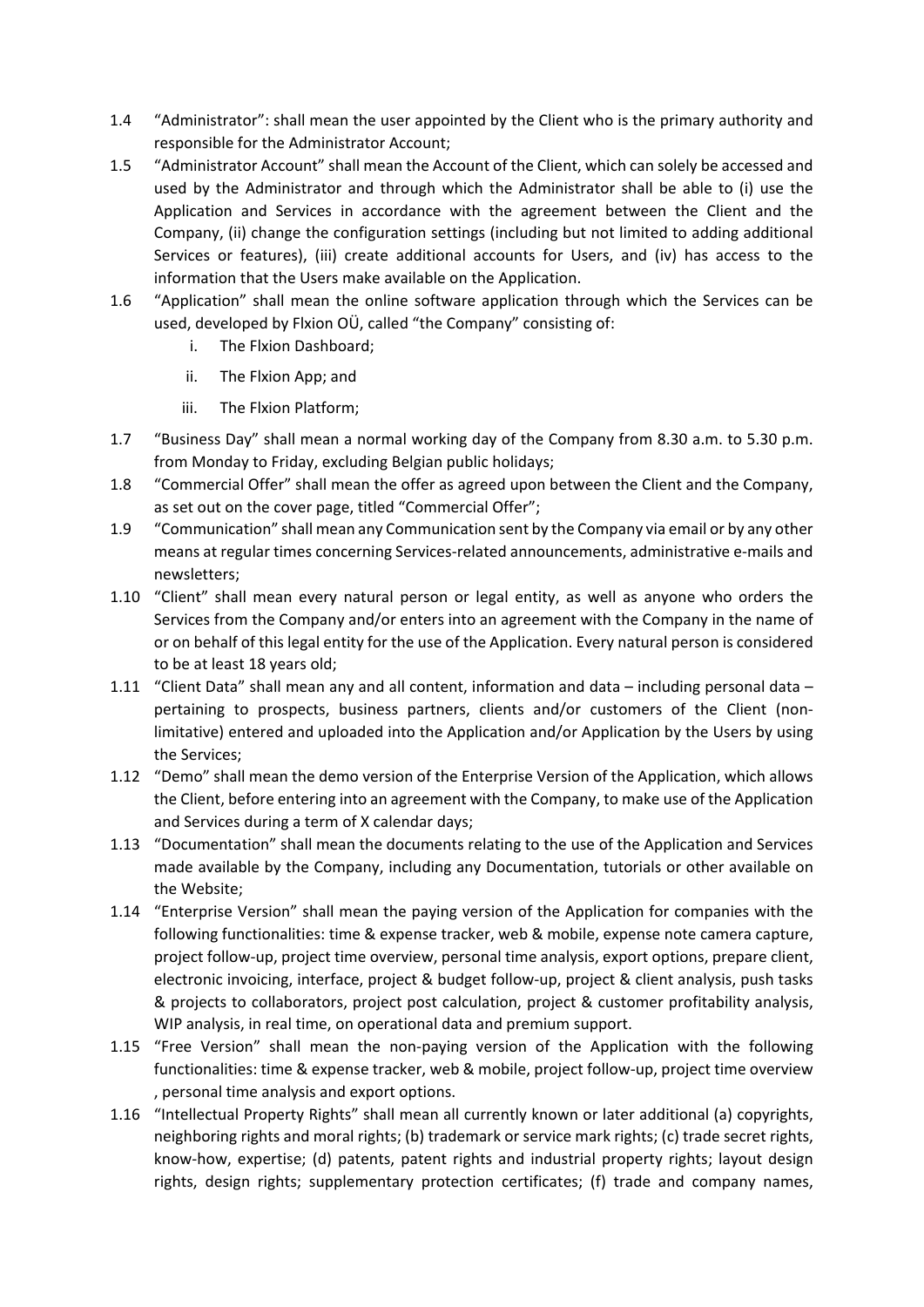domain names, database rights, rental rights and all other industrial and intellectual property rights or similar rights (whether registered or not); (g) all registrations, applications for registration, renewals, extensions, subdivisions, improvements or reissues relating to these rights and the right to apply, maintain and impose any of the foregoing, in any case and in any jurisdiction worldwide, for as long as this protection applies;

- 1.17 "Login Credentials" means the combination of the unique e-mail address and password;
- 1.18 "Premium Version" shall mean the paying version of the Application with the following functionalities: time & expense tracker, web & mobile, expense note camera capture, project follow-up, project time overview, work in teams, push tasks & projects to collaborators, personal time analysis, team analysis, export options, electronic invoicing, interface, project & budget follow-up, project & client analysis and premium support;
- 1.19 "Premium Plan" shall mean the payment plan for the Premium Version;
- 1.20 "Privacy Policy" shall mean the Privacy Policy of the Company as available on flxion.com/privacy;
- 1.21 "Services" shall mean the online services pertaining to the Application which facilitate timetracking, online management and cooperation, and consist among other things of a customer relationship management system, agenda, time and expense management quotation management, API, project planning module, invoicing module, ticketing and Voice-over-IP;
- 1.22 "Subscription Fee" shall mean the recurring monthly fee for using the payable version of the Application and Services, namely the Premium Version or the Enterprise Version;
- 1.23 "Term" shall mean the initial or renewed term i.e. quarter or year during which the Client can make use of the Application and Services, as selected by the Client when ordering the Services;
- 1.24 "Third parties" shall mean any natural or legal person or entity other than the Client or the Company;
- 1.25 "Trial" shall mean the trial version of the Premium Version, which is granted to every new User that registers for a Premium Version and lasts 10 days.
- 1.26 "User" shall mean any User of the Client, including the Administrator, for whom the Client has ordered a Account;
- 1.27 "Website" shall mean flxion.com and every Company website of the country in which the Company operates.

### <span id="page-2-0"></span>**2. Scope**

- 2.1. Flxion is an Application made for time and expense management, project management, reporting and analytics and invoicing, whereby integrations can be made with other tools. This Application, which is also available in the form of an Application for IOS and Android, offers an integration of various Services that contribute to a more efficient business administration for its Clients.
- 2.2. Every commercial relationship between the Company and the Client shall be governed by the Terms of Use as described in this document. These Terms of Use always prevail over the terms and conditions of the Client, even if they state that they are the only applicable terms and conditions.
- 2.3. By ordering the Services or entering into an agreement with the Company including registration for the Demo – the Client acknowledges to have read these Terms of Use as well as the data processing agreement – which will be made available in the Administrator Account (cfr. Article 16) – and thereby to have accepted both.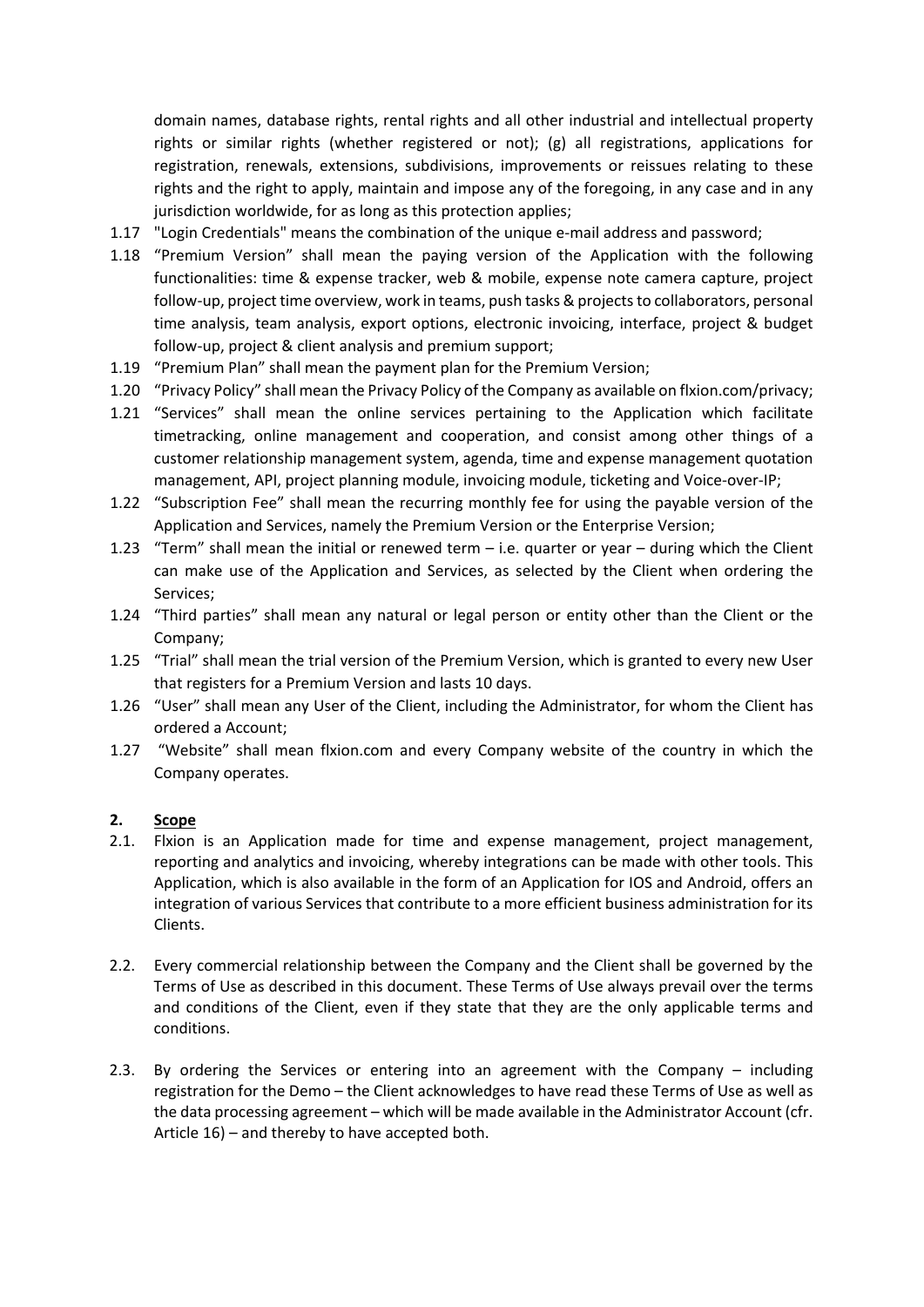- 2.4. The invalidity or unenforceability of one or more provisions of these Terms of Use or any part thereof shall not affect the validity and enforceability of the other clauses and/or the remainder of the provision in question. The invalid and unenforceable provision shall be deemed to have been amended so as to make it as valid and enforceable as possible to the fullest extent permitted by law.
- 2.5. These Terms of Use shall not affect the mandatory legal rights granted to the consumer-Client under the Belgian legislation relating to consumer protection.

## <span id="page-3-0"></span>**3. License**

- 3.1. The Services are licensed for use only under these Terms of Use. The Company reserves all rights not expressly granted to the Client, including title and exclusive ownership of the Services, the Application and any software, source code or updates thereto.
- 3.2. Upon registering for the Services, the Company gives the Client the right to use the Services by the total number of Users the Client has identified and authorized. The Company reserves the right at any time to request the Client to provide a list of the authorized Users.
- 3.3. The Client acknowledges that neither the Administrator nor any User may and shall rent, lease, lend, sell, redistribute or sublease the Services. These Terms of Use will govern any upgrades provided by the Company that replace and/or supplement the original Services. The Client, the User and the Administrator agree to use best efforts to protect the Services and upgrades from unauthorized use, reproduction, distribution, publication or alteration.

## <span id="page-3-1"></span>**4. Demo**

- 4.1. Each potential Client (legal person) will be given the opportunity to use the Demo of the Enterprise Version free of charge upon registration thereto via the Website. Upon such registration, the potential Client will receive an e-mail containing the Administrator Account and the activation password.
- 4.2. The use of the Demo shall automatically be disabled once 14 calendar days have passed since the online registration. However, the potential Client shall be able during the term of the Demo as well as upon its termination to enter into a (definitive) agreement with the Company regarding the Services in which case the conditions as described in Article 7 must be complied with.

### <span id="page-3-2"></span>**5. Free Trial**

- 5.1. Each potential Client will be given the opportunity to sign up for a Trial free of charge upon registration thereto via the Website. Upon such registration, the Client will receive an e-mail containing the Administrator Account and the activation password.
- 5.2. 10 days after the online registration, the trial period expires and the Client is automatically billed in accordance with his Premium Plan if the Client does not cancel his Premium Plan. For the avoidance of doubt, the Client will not be charged if the Client cancels his Premium Plan before the trial version expires.

## <span id="page-3-3"></span>6. **Registration, acceptance and delivery**

### 6.1. **Free Version**

The Client can order the Services via the Website by clicking the "register now"-button, provided the Client provides the following information: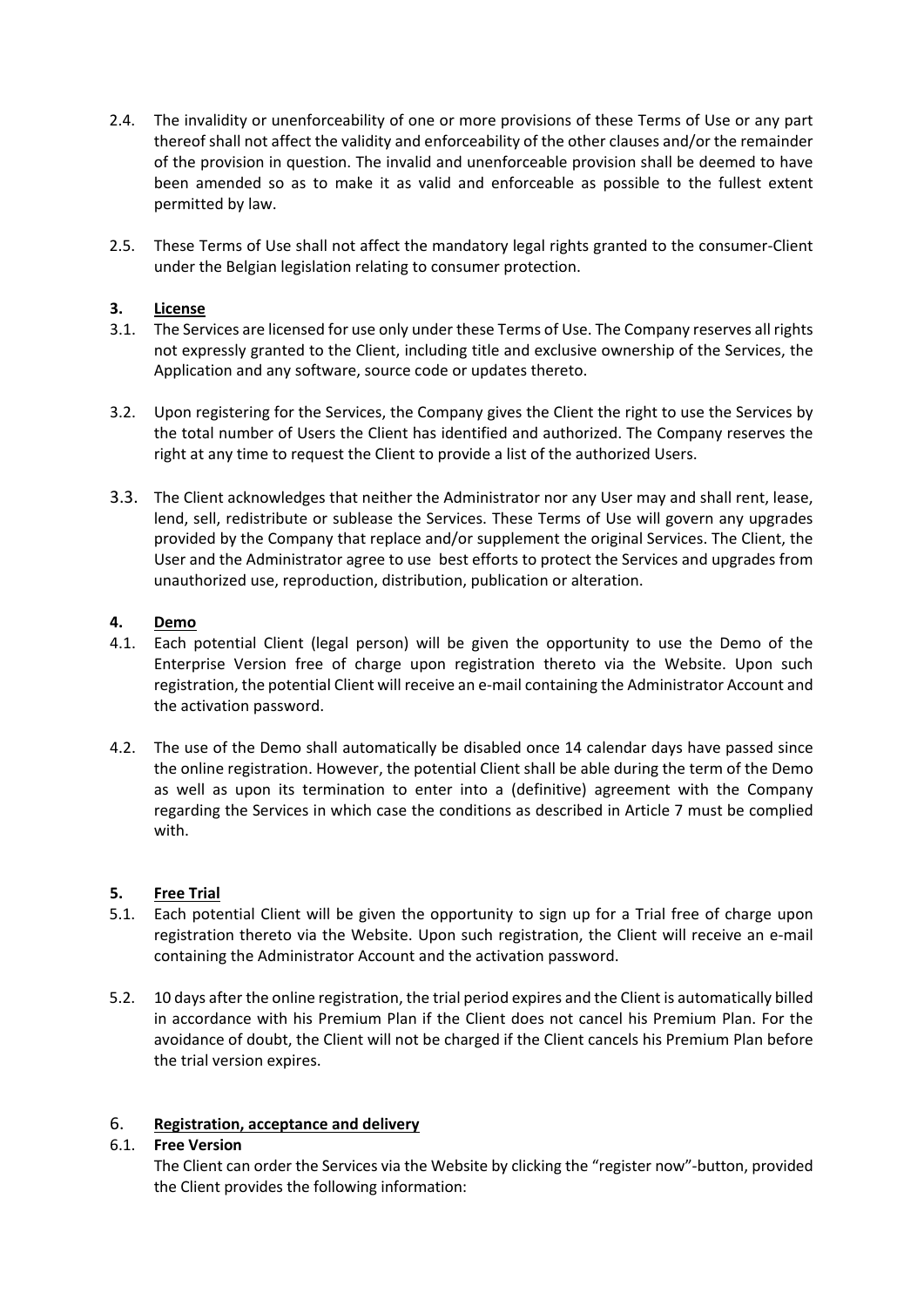- Name
- E-mail

### **Premium Version**

The Client can order the Services via the Website by clicking the "order now"-button, provided the Client provides the following information:

- Name
- E-mail
- Company name
- Number of users

## **Enterprise Version**

The Client can order the services by contacting the Company's sales team via e-mail (sales@flxion.com).

- 6.2. An agreement only becomes effective after an electronic confirmation of the order or when the Company makes the Services available to the Client or its Administrator and/or Users.
- 6.3. In any case, the Client declares and guarantees that (i) all entered (registration) information is complete, true and correct and that (ii) he will also ensure that such information remains correct.
- 6.4. The Company will at all times have the right to request additional information about the Client, his/her/its activities or his/her/its creditworthiness
	- (i) Should such requested information not be provided;
	- (ii) should the Company doubt the identity of the Client; or
	- (iii) should there be indications that the Client intends to resell the Services itself,

Flxion shall have the right to refuse or suspend the execution of the order.

A refusal to provide the Services will never give the Client any right to claim any form of compensation or damages.

6.5. The delivery of the Administrator Account (cfr. **Article 8**) to the Client will be considered as the delivery of the Application and the Services. Upon delivery, the Client is expected to carry out an initial verification, including the following points: number of Users (where applicable), the Services (being the Free, Premium or Enterprise Version and/or Additional Services requested), quarterly or annual billing. The Client is obliged to inform the Company within 48 hours after delivery of any non-conformity via the helpdesk or by sending an e-mail to support@flxion.com.

If no complaints are made within this period of 48 hours, the Client is deemed to have approved and accepted the delivery.

## <span id="page-4-0"></span>**7. Administrator Account/ Account**

- 7.1. The Client shall be able to access the Application as well as make use of the Services through the Administrator Account and the additional Accounts. The Administrator shall be solely responsible for every use and activity of the Administrator Account.
- 7.2. The amount of Accounts corresponds with the number of Users of the Client. Each User has its own Account. The Administrator determines the extent of the rights of the Accounts and the Administrator shall always remain responsible for every use of the Accounts.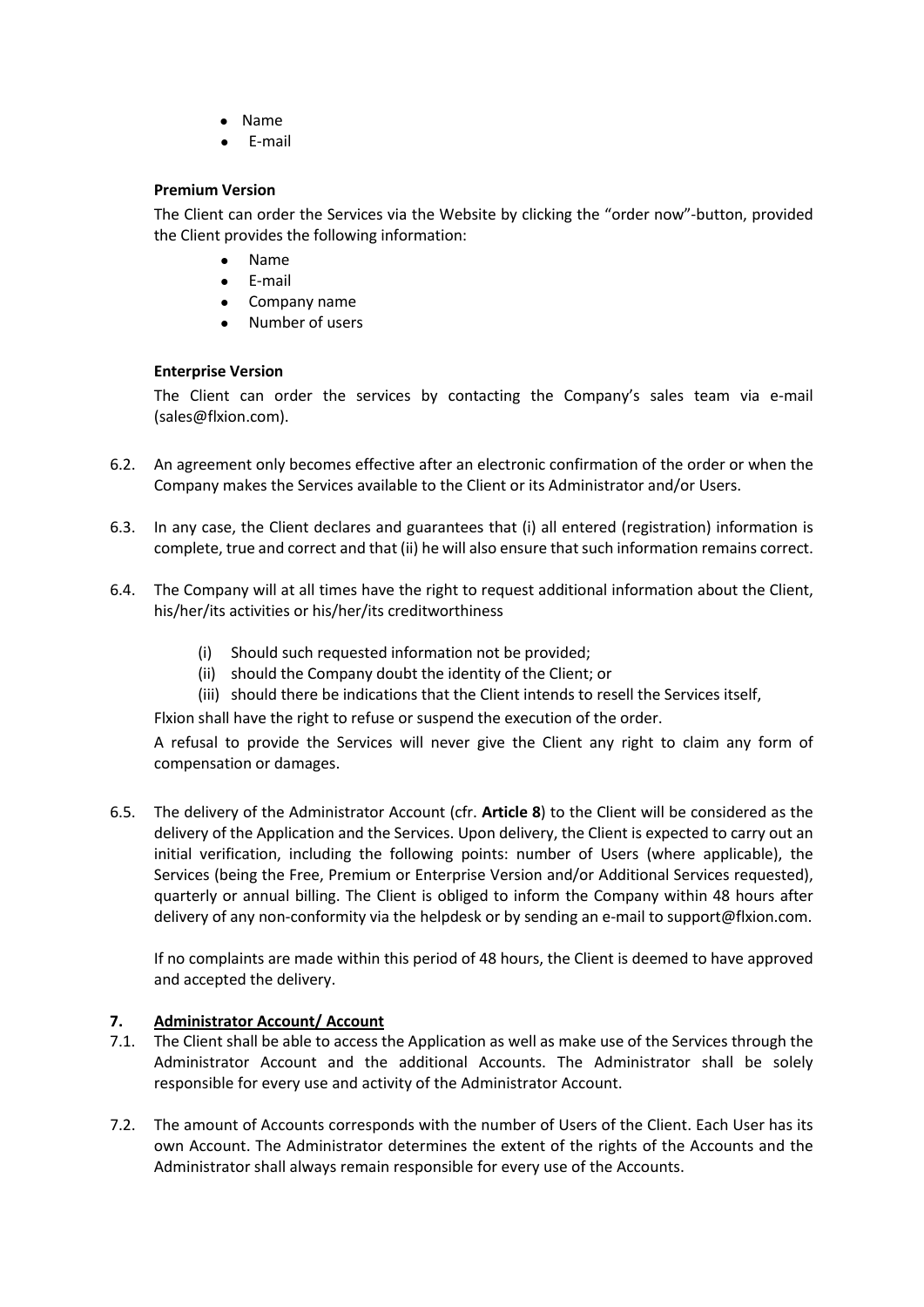7.3. Each Account (including the Administrator Account) belongs to one person only and may therefore not be shared with other persons. The Administrator as well as every User is advised to create an unique Login Credentials (such as an unique password, to change it frequently, to use two-factor authentication, to keep the login information safe and secure and to log out of the Administration Account and Account at the end of each visit.)

Furthermore, it is strictly forbidden to:

- Exchange or disclose your Login Credentials with Third Parties
- Ask for the Login Credentials of other Users;
- Log in onto one other's Administration Account and Account;
- Use the Application and Services in a fraudulent manner (e.g. the use of a false account and/or providing false information is considered as fraudulent use);
- Pretend to be another (legal or natural) person when using the Application and Services without the necessary permission. Such action may lead to civil and criminal sanctions.
- 7.4. The Client must immediately (i) penalize or sanction any improper and unauthorized use and (ii) immediately inform the Company in writing of such use and of every suspicious activity.

A well-reasoned and founded notification may lead to temporary and/or perpetual suspension and/or removal of Administration Account and/or the Accounts. The Company reserves a wide margin of discretion to ensure best quality of the Services. In any event, the Company will not be liable for any loss or damage arising from Client's failure to comply with the above requirements.

## <span id="page-5-0"></span>**8. No Right to Withdrawal**

- 8.1. Pursuant to Book VI Market Practices & Consumer Protection of the Belgian Business Code ('WER'), every Client (in his capacity of a consumer) has a right of withdrawal with regard to products and/or services purchased through the Internet, by email or phone.
- 8.2. However, the delivery of the Services being the delivery of digital content, which is not delivered on a tangible medium – is to be considered an exception to the right of withdrawal since the consumer-Client expressly (i) agrees that the delivery of the Services may commence as well as (ii) acknowledges that he shall no longer be entitled to use his right of withdrawal (art. VI.53 °13 WER). Consequently, the consumer-Client is no longer entitled to a right of withdrawal with regard to the Services ordered through the Demo.
- 8.3. Professional Clients shall under no circumstances have a right of withdrawal.

## <span id="page-5-1"></span>**9. Price**

- 9.1. The Company offers a free version of the Application with reduced functionalities. The Premium Version is offered by the Company at a fixed monthly price per User. If the Client opts for additional Users and/or for one or more Additional Services, an additional monthly price per Additional Service/User will be charged on top of the price of the Premium Version. The Enterprise Version is offered by the Company at a fixed monthly price depending on the size of the company, the Customizations and/or Additional Services.
- 9.2. The Premium Version, additional Users and Additional Services shall at all times be sold at the prices as listed on the Website or notified by e-mail at the time of purchase and as applicable for the country in which the Client is located. The price of such additional Users and features shall be calculated pro rata taking into account the remaining term of the selected invoicing term (monthly resp. annually).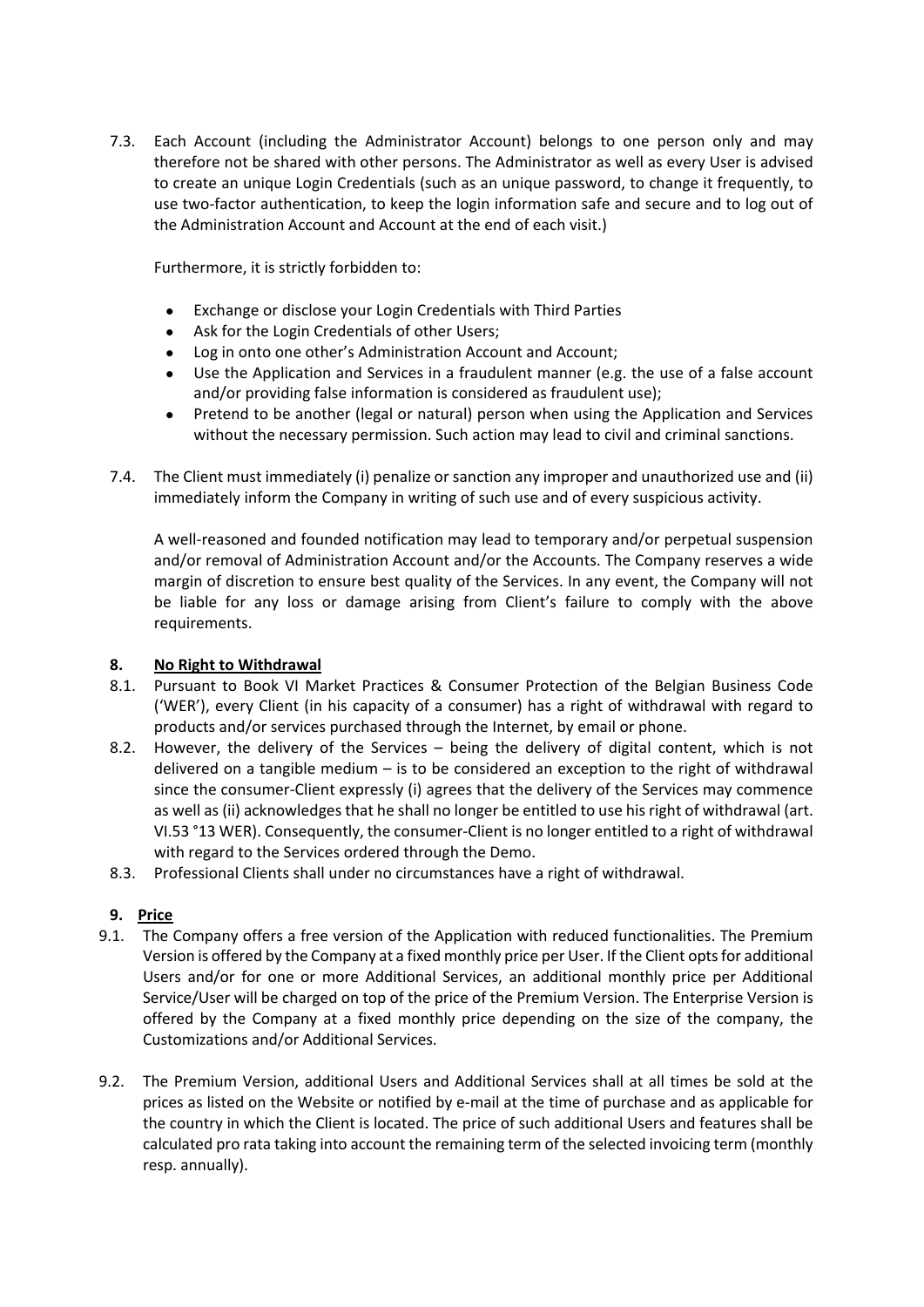The prices are expressed in euros and exclusive of VAT, unless when specifically determined otherwise.

9.3. Under no circumstances the Company guarantees that it will maintain its prices during a specific period, since this depends on the market structure nor that it will maintain the same prices in every country in which it is active. In so far as the prices are based on the then prevailing wage costs, costs of components/parts, social security contributions and government levies, insurance premiums, costs of materials, exchange rates and/or other costs, the Company shall, in the event of an increase of one or more of these price factors, be entitled to increase its prices accordingly in accordance with the legally permitted standards.

In the event of an increase of its prices, the Company undertakes to notify its existing Clients through the Company Communication at least one month prior to the application of the new prices.

9.4. Promotional gifts by the Company, in any form whatsoever (including, but not limited to price reductions and discounts), shall only be applicable in accordance with the guidelines and conditions expressly stated in this regard. The Client acknowledges that such promotional gifts are not cumulative and are personal by nature and can never entail an implied right thereto.

### <span id="page-6-0"></span>**10. Payment**

- 10.1. The Subscription Fee will become payable as set out in the Commercial Offer or payment plan. All payments of invoices correctly issued by the Company to the Client under these Terms of Use shall be final and non-refundable. Invoices are sent by email in PDF-format to the (electronic) address provided by the Client when ordering the Services. The Client may explicitly request the Company in written to send a copy of the invoices to a physical address, without prejudice to relevant legal requirements.
- 10.2. Client agrees to make all payments due to the Company under the provisions of these Terms of Use within thirty (30) days of the date of invoice, unless Parties have agreed otherwise in writing. Invoices of Users of the Premium Version will be automatically and fully collected by the Company via credit card on the invoice date, unless agreed otherwise in writing. Client may chose to pay the Subscription Fee in advance for periods of more than one month. If the Client choses the advance payment method and cancels his payment plan before the pre-paid period ends, the Company will reimburse the User pro rata for the outstanding time on the subscription. Client agrees to make every payment due to the Company under the provisions of these Terms of Use in EUR.
- 10.3. Every invoice made by the Company shall be deemed to have been definitively accepted by the Client if it is not disputed by registered letter sent to the Company wherein the reason for the dispute is explained, and this within ten (10) days after the invoice date of that specific invoice.
- 10.4. All fees payable to the Company under these Terms of Use shall be paid without the right to set off or counterclaim and free and clear of all deductions or withholdings whatsoever, unless the same are required by law, in which case the Client undertakes to pay the Company such additional amounts as are necessary in order that the net amounts received by the Company after all deductions and withholdings shall not be lessthan such payments would have been in the absence of such deductions or withholding. Sums stated to be payable under these Terms of Service do not include any applicable value added tax or other taxes, which shall be additionally charged to the Client. The Client is responsible for payment of all general, state or local import, usage, value added, withholding or other taxes associated with the supply or use of the Services. The Client shall promptly reimburse the Company for any such taxes or duties paid by the Company.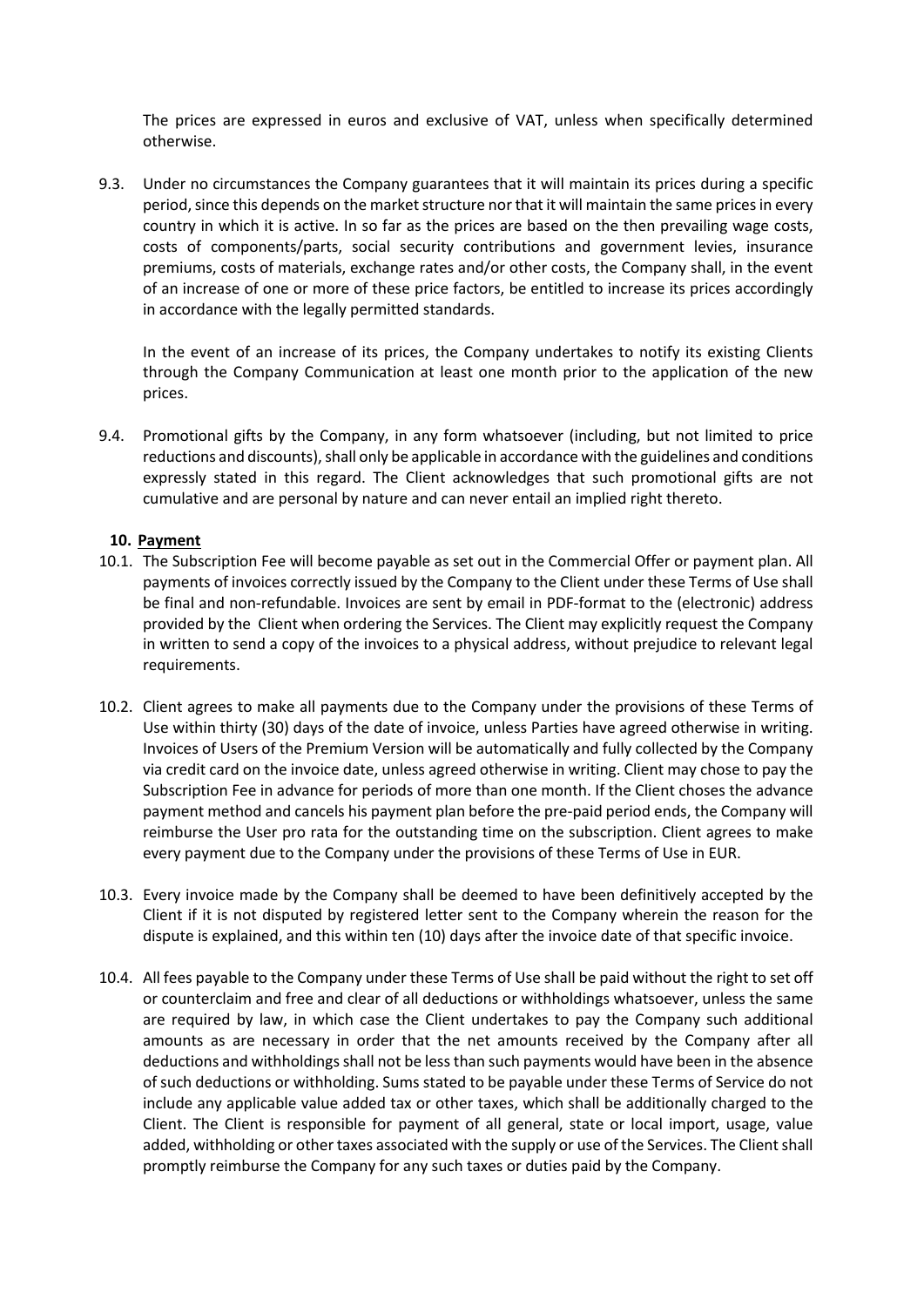10.5. The amount of any invoice which has not been paid within thirty (30) days from the invoice date shall automatically be subject to a late payment interest equal to the legal interest rate of the Act of 2 August 2002 on late payment interests in commercial transactions, which interest shall be compounded daily as of the due date until receipt of full payment by the Company. In addition, Client shall pay all costs incurred by the Company as a result of the (extra)judicial enforcement of the Client's payment obligation under this article. If Client fails to pay any outstanding amounts within ten (10) days from receipt of a written default notice, the Company shall be entitled to suspend its obligations and the Client's rights hereunder until receipt of payment of such outstanding amounts.

## <span id="page-7-0"></span>**11. Use of the Services**

11.1. **General.** For as long as the agreement between the Company and the Client remains in effect, the Client can make use of the Application and the Services within the scope of the Access Rights of the Client, of which the scope is determined when ordering the Services. The scope of such Access Rights can be limited or extended during the Term of the agreement between the Company and the Client.

The Client acknowledges that only his Administrator and Users may use the Application and the Services and this for Client's internal business purposes solely and in compliance with all applicable laws, rules and regulations issued by governing authorities. Client agrees that compliance with this article is an essential basis of the agreement.

Use of and access to the Services by the Client presupposes an Internet connection and the use of a modern web browser. If an obsolete web browser is used, the Client may not be able to use all functions of the Services or these functions may not operate optimally.

The Client shall be fully responsible for compliance with these Terms of Use, as well as for the acts and omissions of all users who make use of the Application and Services through the Administrator Account and/or Account. The Client shall not authorize access to or permit use of the Application and Services nor the Documentation by persons other than the Administrator or the Users.

### 11.2. *Restrictions*

Client agrees not to misuse the Access Rights and shall thus not, and acknowledges that neither the Administrator nor any of its Users shall, without this list being exhaustive:

- Sell, resell, license, sublicense, rent, lease or distribute the Application, and any Services, or include any Services or any derivative works thereof in a service bureau or outsourcing offering to any third party;
- Copy, modify, adapt, alter, translate or make derivative works based upon the Services (other than any copies, modifications or derivative works made exclusively from the reports or overviews which are created solely for Client's internal business purposes);
- Engage in, nor authorize others to engage in, the reverse engineering, disassembly or the decompilation of the Application and/or Services.
- Use the Application, and Services for illegal or unlawful purposes or for the transmission of data which is illegal, defamatory, invasive of another's privacy, abusive, threatening, harmful or infringes on someone's intellectual property (non- exhaustive list).
- Use the Application, and Services to conduct or promote any illegal activities;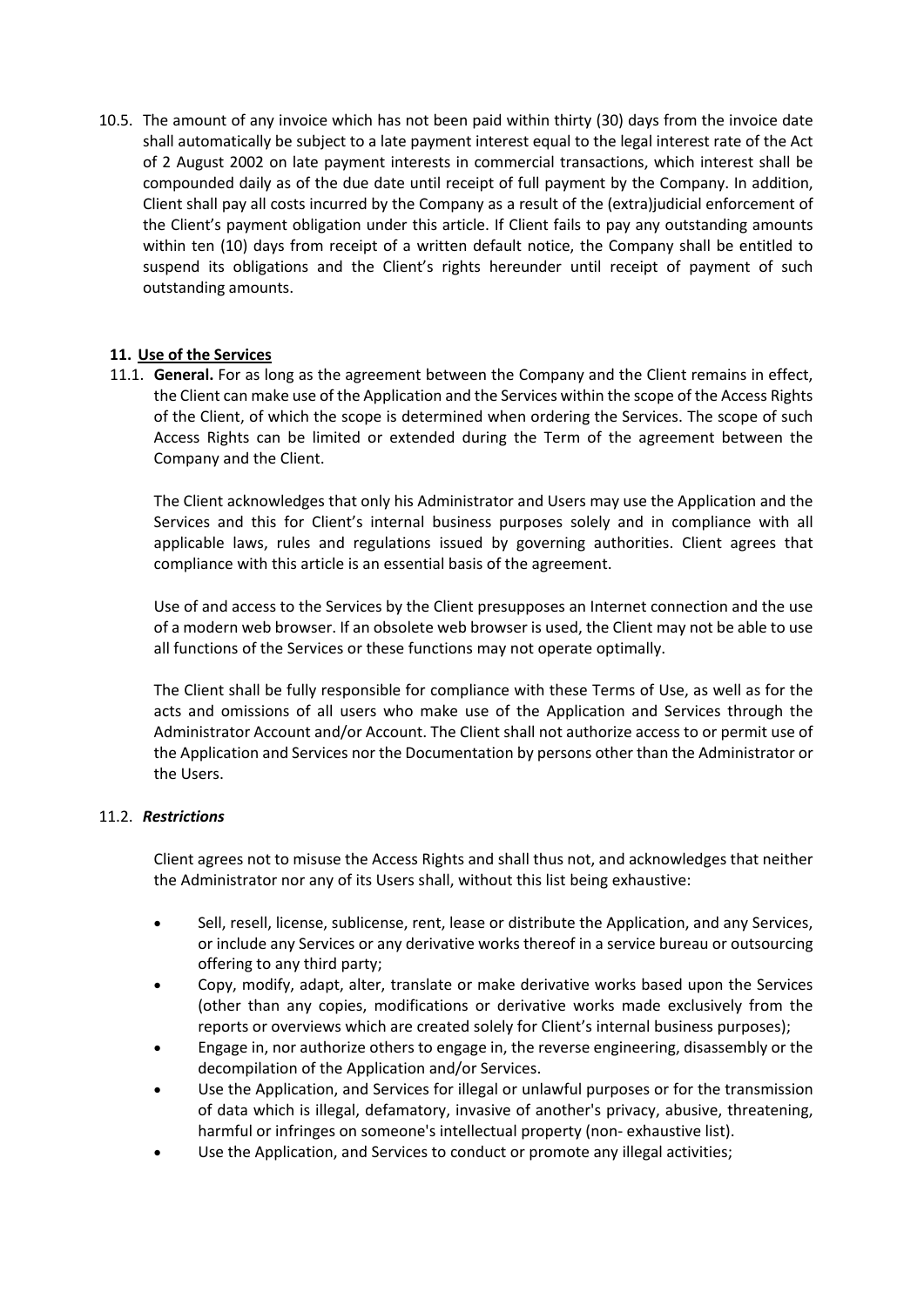- Use the Application, and Services for the transfer of "junk mail", "spam", "chain mail", "phishing" or other undesired mass circulation of e-mails;
- Use the Services to stalk, harass or harm another individual;
- Disturb the good operation of the Application and/or Website. This includes that Clients should refrain from the use of viruses, worms, Trojans or other software that may infringe the services and interests of both the Company and its Clients. Clients should also refrain from any content that may burden or disturb the websites infrastructure and its proper functioning;
- Add content that can be described as not-appropriate regarding the aim of the Application and/or Application. The Company reserves a large discretion and may notify Clients when touching boundaries;
- Circumvent the business-model of the Company;
- Use the Services partly or integrally nor the Application or Website in any manner that may give a false or misleading impression, attribution, or statement as to the Company, or any third party.

## <span id="page-8-0"></span>**12. Intellectual property**

- 12.1. **Intellectual property rights of the Company.** The Client explicitly acknowledges that the Company is and remains the sole owner of the Application and Services and/or other Intellectual Property Rights relating thereto. All such rights and goodwill are, and shall remain, vested with the Company.Consequently, the Access Rights granted to the Client solely imply the right to use the Application and Services and no implied licenses shall be granted under the agreement between the Client and the Company. Under no circumstances such right:
	- Entails a transfer of ownership of the Application, Services and Documentation by the Company to the Client;
	- Grants the Client any rights to or interests in the Application, Services, any trade names and/or or trademarks of the Company, and
	- Grants the Client the right to request the Company to deliver a copy of any software or other products utilized by the Company to provide the Services.

The Client shall thus not use any trademark, tradename, or brand name of the Company (such as but not limited to the use thereof in metatags, keywords or hidden text), without the explicit written approval from the Company.

Without prejudice to the right of the Client or any third party to challenge the validity of any Intellectual Property Rights of the Company, the Client shall not perform or authorize any Third Party to perform any act which would or might invalidate or be inconsistent with any Intellectual Property Rights of the Company and shall not omit or authorize any Third Party to omit to do any act which, by its omission, would have that effect.

The Client undertakes to notify the Company of any actual, threatened or suspected infringement of any Intellectual Property Rights of the Company which comes to the Client's notice, and of any claim by any Third Party due to use of the Application and Services.

12.2. **Documentation***.* Subject to these Terms of Use, the Company hereby grants to the Client a nonexclusive, non-transferable license during the Term (cfr. **Article 15**) to reproduce copies of the Documentation solely for use by the Client in connection to his Access Rights. The Client acknowledges that: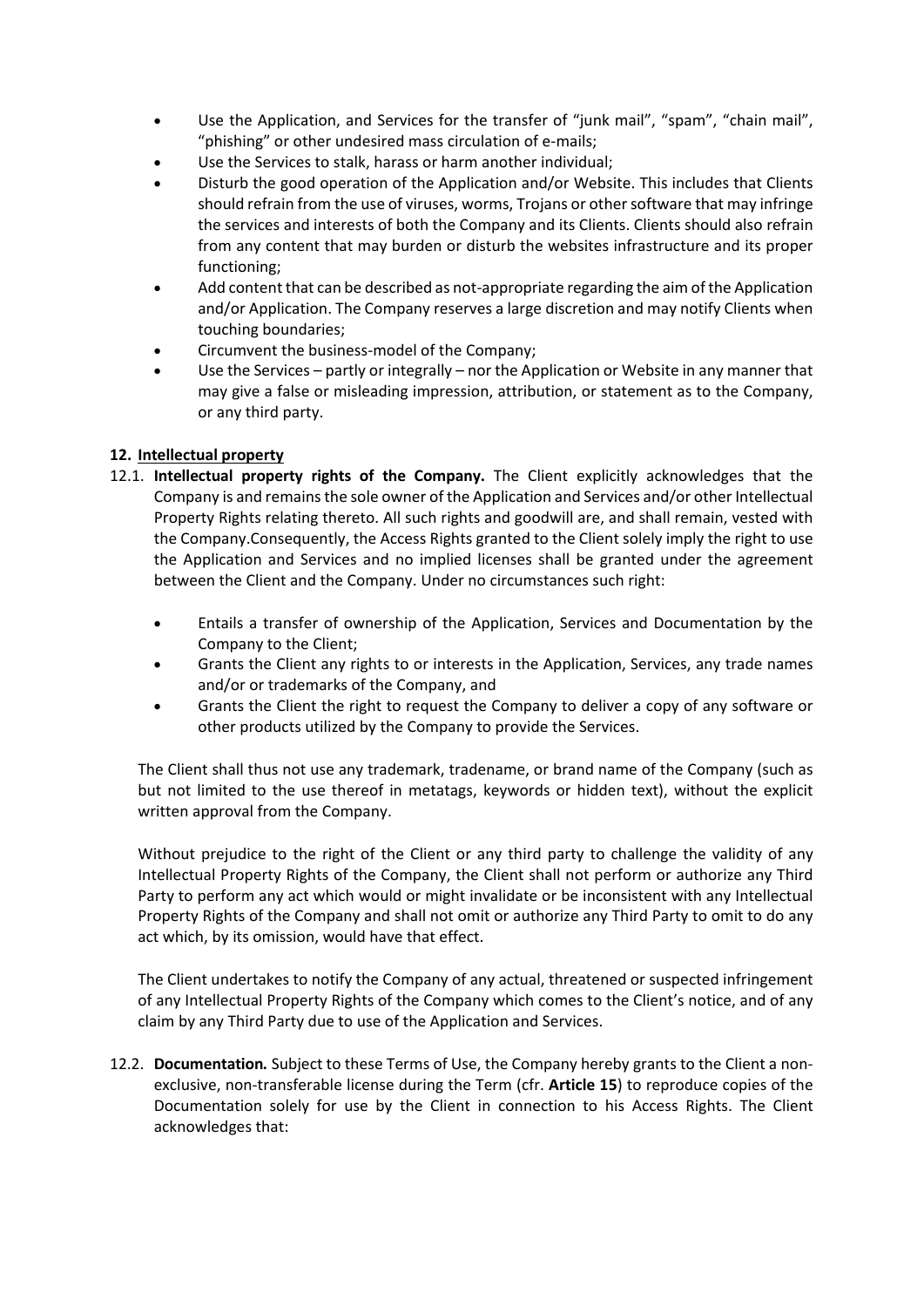- No right is granted to publish, modify, adapt, translate or create derivative works of the Documentation;
- The Documentation is part of the Company's Intellectual Property Rights and hereby agrees to accurately reproduce all proprietary notices, including any copyright notices, trademark notices or confidentiality notices, that are contained within any copies of the Documentation.
- 12.3. **Client's intellectual property rights***.* Further, without conveying any right, title or interest, parties agree that the Company is allowed to make accurate informational references to Client's trade names, trademarks or service marks (collectively, the **"Marks"**) in connection with its performance of the Services, for example through branding Client's landing page by means of the latter's Marks, subject to the condition that the Company shall promptly cease any use of any Mark owned by Client in connection with the performance of the Services upon (i) termination of this agreement or (ii) receipt of notice from the Client to discontinue such use.

## <span id="page-9-0"></span>**13. Duration**

- 13.1. Every agreement closed between the Company and the Client concerning the use of the Application and Services shall have a definite term of one quarter resp. one year, depending on the preference of the Client when ordering the Services.
- 13.2. The Term shall automatically be prolonged with one quarter resp. one year if the agreement is not terminated by the Client by the latest 15 calendar days before termination thereof, which shall entitle the Company to invoice the Client for the renewed Term.

## <span id="page-9-1"></span>**14. Termination**

- 14.1. **Termination by the Client***.* The Client may terminate the Agreement by giving written notice to the Company by email (support@flxion.com):
	- i. At any time and for any reason, as long as such termination takes place at least 15 calendar days before expiration of the Term.

Every termination by the Client less than 15 calendar days before expiration of the Term shall be without object since the agreement shall automatically be prolonged (cfr. **Article 15**). Consequently, the Clientshall be obliged to pay the invoice concerning the renewed Term, even if the Client has no intention to continue its use of the Application and the Services.

- ii. In the event he cannot agree with one or more of the following circumstances (nonlimitative) and such termination takes place within 30 calendar days after being notified thereof by the Company: **(i)** a change in the offer of the Services, which entails a significant disadvantage for the Client, **(ii)** a change of these Terms of Use by the Company (cfr. **Article 24**) or **(iii)** any announced price adjustment by the Company (cfr. **Article 10**). Under no circumstances, this entitles the Client to claim any sort of damages or compensation from the Company;
- 14.2. **Termination by the Company***.* Without prejudice to any other right or remedy the Company may have against the Client, the Company can terminate the Agreement at any time and without legal intervention in the event the Client commits a Material Breach which makes it impossible to continue any professional cooperation between the Company and the Client.

The Client agrees that the following circumstances should be considered as Material Breaches:

(i) If the Company detects or has substantial reasons to assume that: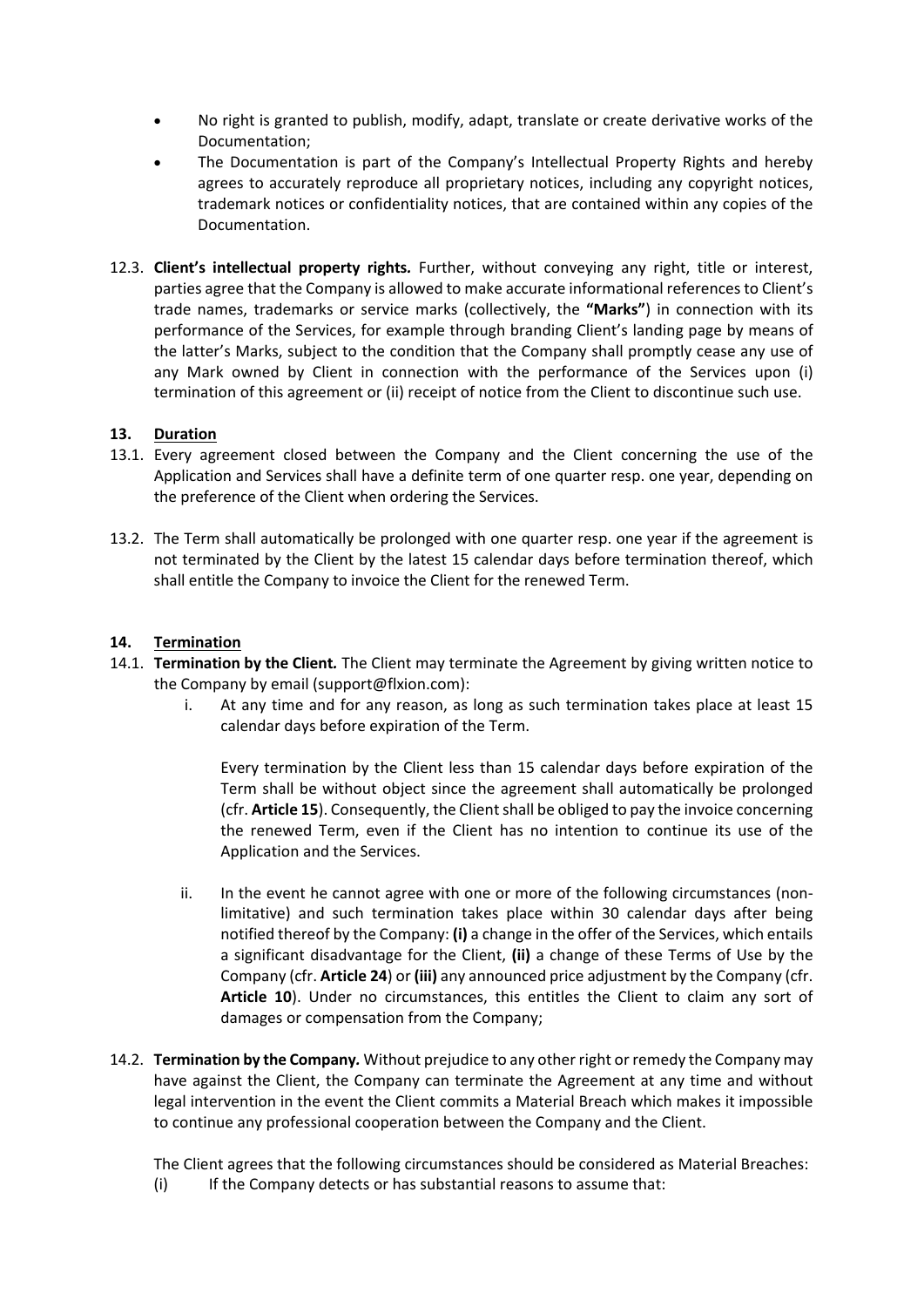- The Client Data are false, misleading, inaccurate or obsolete;
- The Client materially breaches any of the provisions of these Terms of Use and, notwithstanding a notification from the Company (i) to rectify the situation as well as (ii) to refrain from such a breach and, if possible, (iii) prevent such a breach or breaches from occurring in the future, fails to comply with such a request within 30 calendar days following receipt of such notification, without prejudice of the Company to claim from the Client an additional compensation as a result of this contractual breach;
- The Client uses the Application and Services for unauthorized, illegal and/or inappropriate purposes;
- The agreement with the Client is based on incorrect or false information of the Client; or
- The Client ordered the Services for reasons that cannot be considered as objectively reasonable and acceptable.
- (ii) If the Client ceases its payments, files a declaration for bankruptcy, is declared bankrupt, enters into a liquidation or similar proceedings or is liquidated;
- (iii) If the Client commits an act of dishonesty, disloyalty or fraud with respect to the Company, its business or the Application and Services;

In the event of such termination by the Company, notified by email, the agreement will be automatically terminated without a period of notice or compensation and without prejudice to the right of compensation.

## 14.3. **Consequences of termination***.* Upon termination of the agreement:

- By the Client, the Company undertakes within 2 working days but in any event not before the ongoing Term expires – to deactivate the Client's Administrator Account and Accounts and shall use its best efforts to inform the Client of such deactivation in advance;
- By the Company, the latter shall (i) deactivate the Client's Administrator Account and Accounts and (ii) notify the Client that it has the possibility during a term, as mentioned in such notification, to export the Client Data through the available export tools;
- The Company is entitled to refuse any request from the Client to enter into a (new) agreement with regard to the use of the Application and Services.
- Each party will discontinue its use and will return the Confidential Information and proprietary materials of the other party.

If the Client fails to have exported its Client Data prior to terminating the agreement or within the term granted by the Company following its termination, the Company shall first delete the Client Data via 'soft deletion' and subsequently, once a term of (maximum) six (6) months has passed, anonymize the Client Data.

Articles 16, 17 and 20 shall survive and continue in full force and effect in accordance with their terms, notwithstanding the expiration or termination of the agreement for whatsoever reason.

The termination of the agreement, for whatever reason, shall not prejudice the rights acquired by each party.

## <span id="page-10-0"></span>**15. Liability**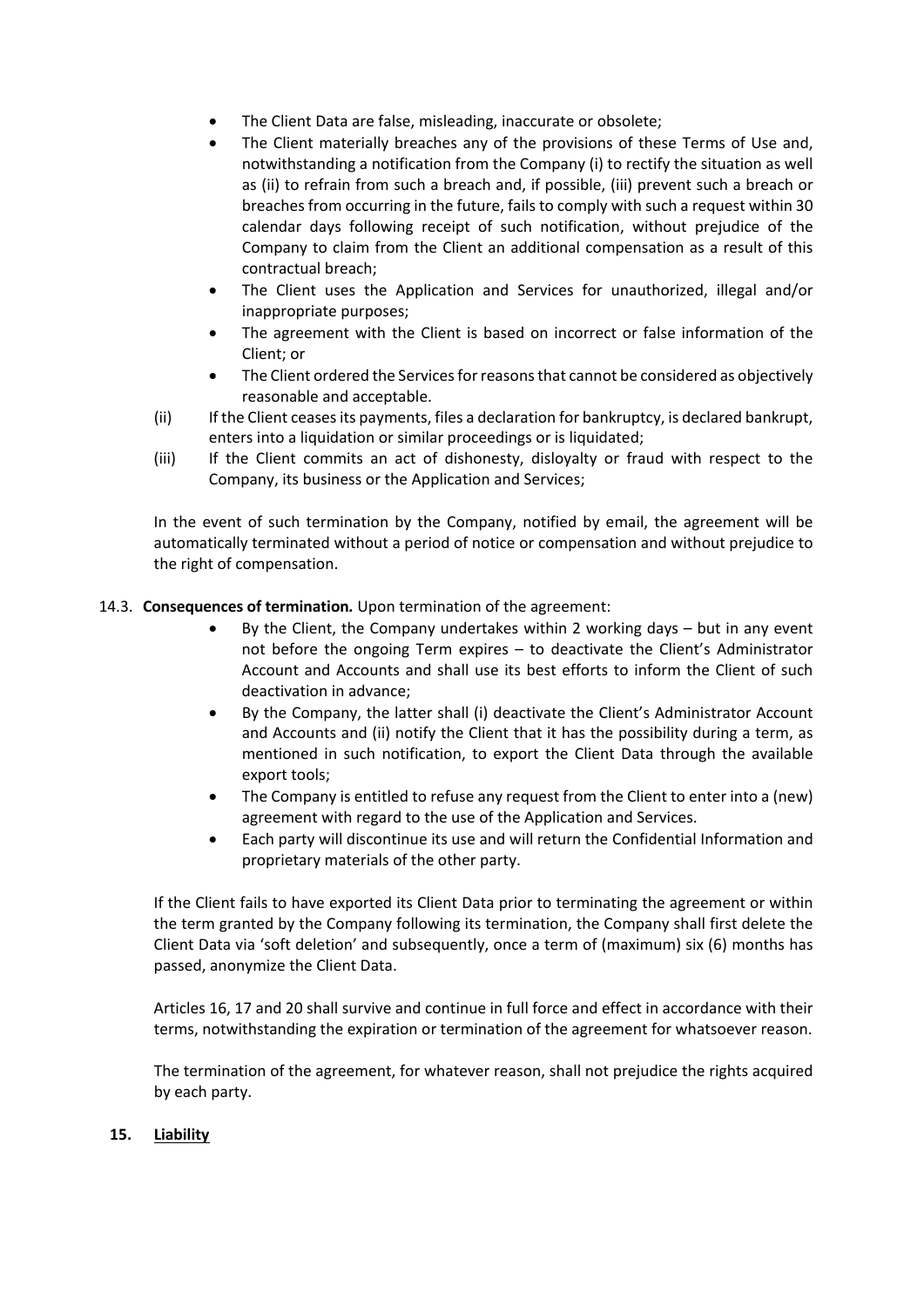- 15.1. All warranties, conditions and representations otherwise implied by applicable laws with respect to the Application are excluded to the fullest extent permitted by law and are rejected. In particular, the Company does not represent or warrant that the Application is error-free, free of viruses or other harmful components, or that defects will be corrected. The User must take his own precautions in this respect. To the maximum extent permitted by law, in no event shall the Company be liable for any loss or damage caused by a distributed denial of service attack, viruses or other technologically harmful material that may infect the User's computer equipment, computer programs, data or other proprietary material through the use of the Application and the Application Services.
- 15.2. To the fullest extent permitted by law, the Company assumes no liability for any failure to maintain the Application and/or to deliver the content or to deliver it in a timely manner.
- 15.3. The Client as well as any User agree that the Company can only be held liable on the basis of these Terms of Use to the extent that the damage suffered by the User can be directly attributed to the Company. For the avoidance of doubt, the Company shall not be liable for claims arising from:
	- The inappropriate use of the Application by the User;
	- Modification of the Application (or parts thereof) by the User or Third Parties;
	- The User's failure to use the latest version of the Application made available to the User or the User's inability to integrate or install corrections made by the Company to the Application;
	- The User's use of the Application in combination with products or services that do not belong to the Company.
- 15.4. To the fullest extent permitted by applicable law, The Company shall not be liable to any Third Party for any special, indirect, exemplary, punitive, incidental or indirect damages of any kind, including, but not limited to, damages or costs resulting from loss of profits, data, revenues, goodwill, of the acquisition of replacement services or of damage to property arising from the Application that are subject to these Terms of Use, including, but not limited to miscalculations or use, misuse of the Application or inability to use the Application, regardless of the cause of the claim or the theory of liability - whether due to tort, contract or otherwise - even though the Company has been advised of the likelihood of such damage.
- 15.5. The Company shall neither be liable for:
	- Defects that have been caused directly or indirectly by an act on the part of the Client or a Third Party, irrespective of whether they are caused by an error or negligence;
	- Damage caused by using the Application and Services for a different purpose than the purpose for which it has been developed or is intended by the Company;
	- Additional damage caused by continued use by the Client, Administrator and/or Users after a defect has been detected;
	- The loss or incorrect use of the Client Data, unless this is solely due to the Company's fault;
	- Damage caused by non-compliance with any advice and/or guidelines that may be given by the Company, which the latter always provides on a discretionary basis;
	- Damage caused by force majeure or hardship (cfr. Article 25).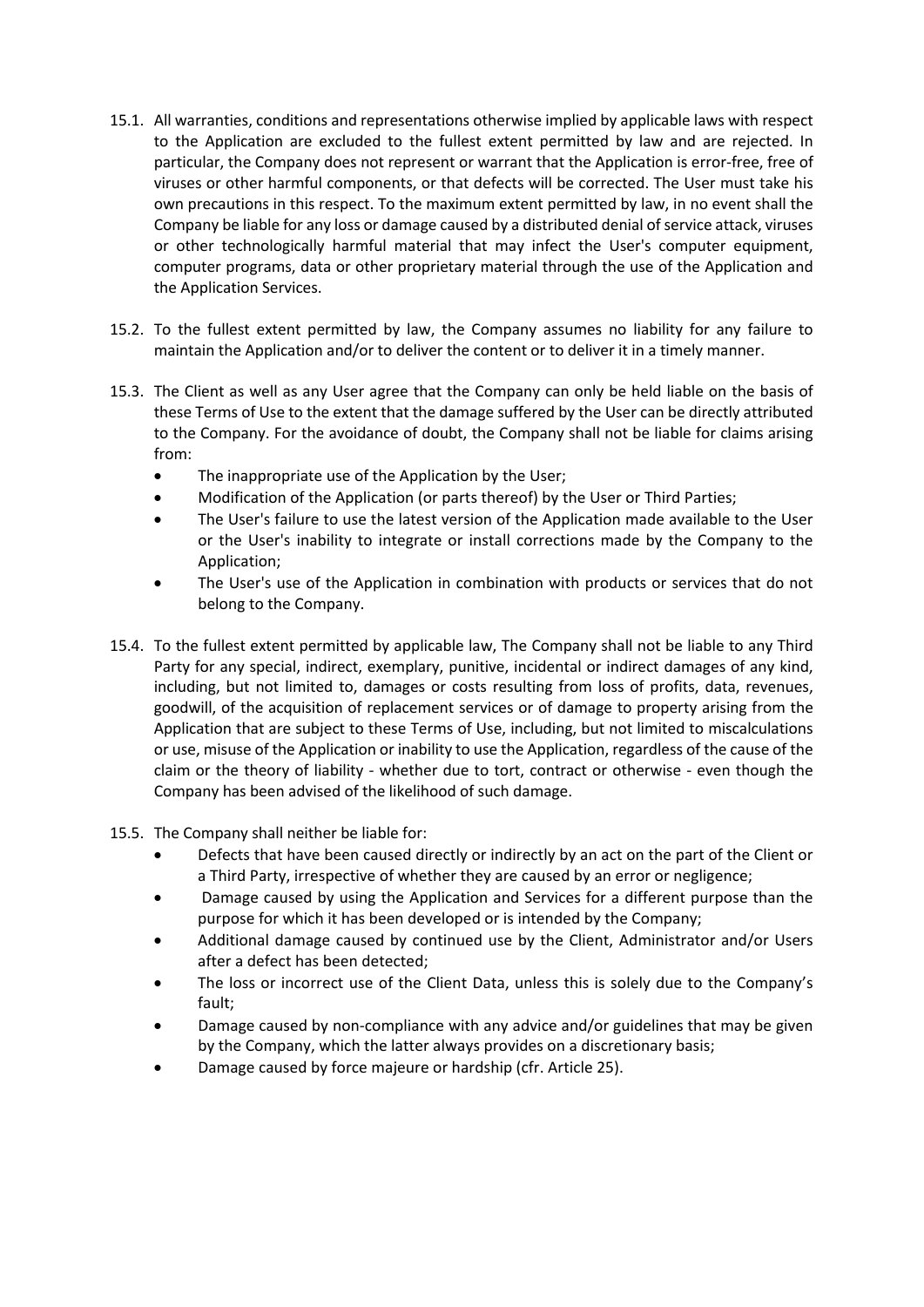- 15.6. The Application may contain inaccuracies and typographical errors. The Company does not warrant the accuracy or completeness of the content and services (including the Services) offered on the Application. In addition, the Company expressly reserves the right to correct any misinformation on the Application.
- 15.7. The Company shall not be liable in any way for any damages resulting from the User's acts or omissions to act on the basis of the content available on the Application. Similarly, the Company shall not be liable for any acts, errors, omissions, representations, warranties, violations or omissions of third party independent service providers.
- 15.8. Except as expressly provided in these Terms of Use and to the extent permitted by applicable law, the results are provided "as is". The hereby rejects all other warranties, promises, covenants or representations and conditions, whether written or not, oral, express or implied and without limitation, and all implied warranties regarding adequate quality, handling, trade use or practice, merchantability, usefulness, availability, title, non-infringement or fitness for a particular use or purpose, subject to the use, misuse or inability to use the products or services provided to the User by the Company.
- 15.9. The Company does not guarantee that:
	- All errors can be corrected or access to or operation of the Application will always be uninterrupted, safe and error-free and/or bugs will be corrected (within a reasonable time);the Application and Services will be constantly available, free of viruses, in time and complete, or
	- the information provided by the Application and Services is complete, correct, accurate and non-misleading:
	- The information, including but not limited to the results, that is available on or through data is provided by the Application true, complete and accurate.
- 15.10.Furthermore, the Company does not warrant that the Application and/or Services will meet all of Client's requirements. Moreover, since the Client has the possibility to
	- make use of the Demo or trial (cfr. **Article 5 & 6**) prior to becoming a paying Client and
	- request at all times further information from the Company in this respect. Hence, the Client declares to have been sufficiently informed about the content and the scope of the Application and Services.
- 15.11.The intended use of the Application and Services by the Client, Administrator and/or Users is determined under their full responsibility and at their own risk. The Company cannot be held liable in any way for any direct or indirect damage resulting from this intended use. Therefore, the Client, Administrator and/or User shall thus be solely responsible for any damage to its computer (programs), wireless devices and/or other equipment consequential to the Application and Services.
- 15.12.Subject to the maximum extent permitted by applicable law, the Company's liability under these Terms of Use in respect of each event (or series of connected events) shall not exceed:
	- (i) For the Premium and Enterprise Version: all fees paid by Client to the Company under the present Terms of Use for a period of twelve (12) months applicable at the date of the event (or last of the series of connected events) giving rise to any claims of Client's customers or business relationships; or
	- (ii) for the Free Version: to an amount of 5.000 euros;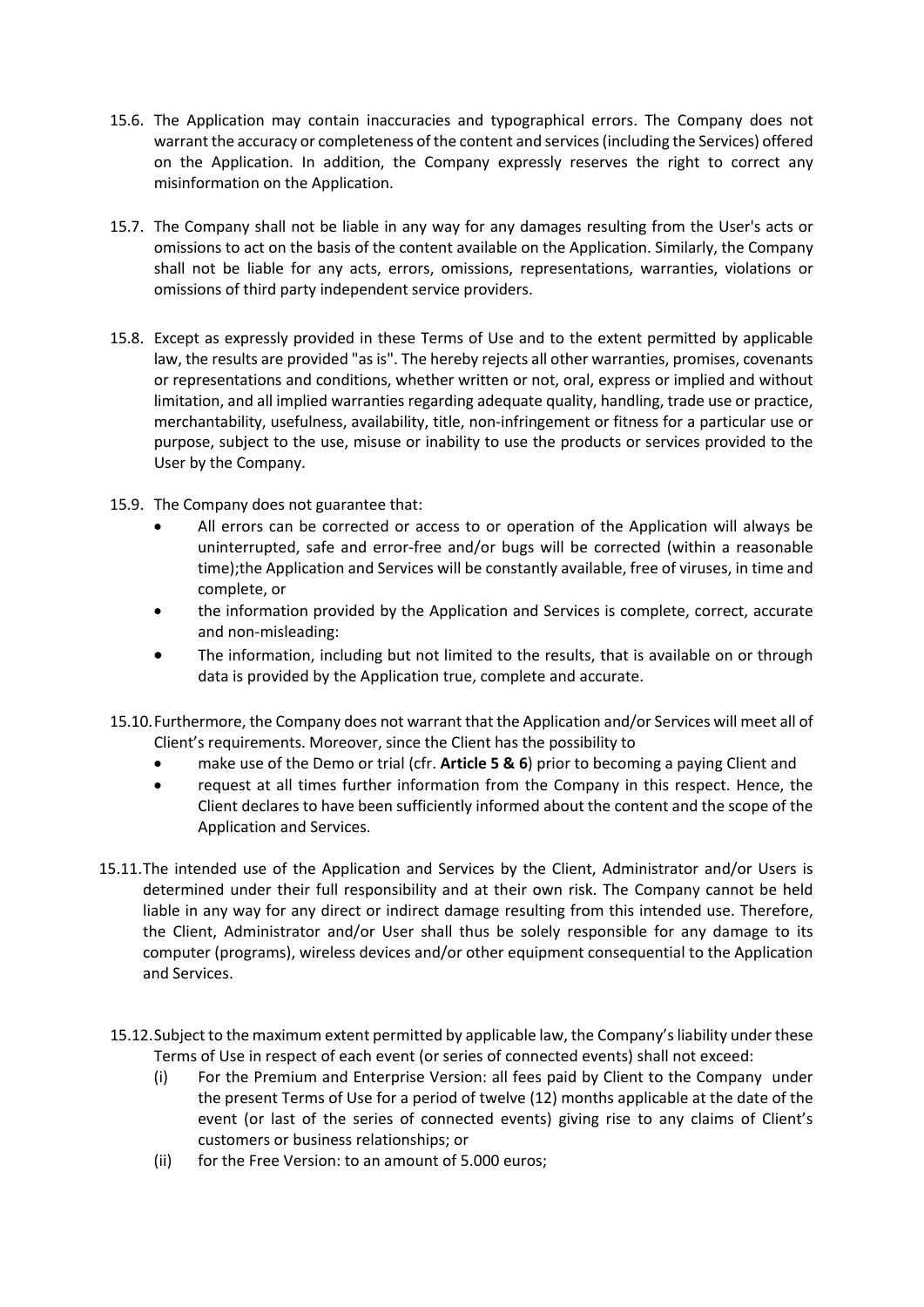and this per cause of damage.

- 15.13. The Company shall not be held liable in any way, neither contractually nor extra-contractually, for discontinuing an older release of the Applciation.
- 15.14.Client shall at all times during and after the term of these Terms of Use indemnify, keep indemnified and hold the Company harmless against all claims, demands, actions, proceedings and all losses in relation to any breach of these Terms of Use by Client, Administrators or other Users, any negligent or wrongful acts or omissions of Client, Administrators or other Users under these Terms of Use, any failure to act or misrepresentation by the Client, Administrators or other Users and/or any faults and omissions in the performance of its obligations pursuant to these Terms of Use, resulting into claims of third parties.
- 15.15.Finally, it is the Client its responsibility to inform his Administrator and Users of the provisions of this Article (and the remaining of these Terms of Use).

## <span id="page-13-0"></span>**16. Personal data and privacy**

- 16.1. **The Company as controller***.* The processing by the Company of personal data concerning the (potential) Client and/or its personnel/staff shall take place in accordance with the provisions of the Privacy Policy. In such event, the Company acts as controller.
- 16.2. **The Company as processor***.* The Client acknowledges that with regard to the processing of Client Data – it shall act as controller and the Company as processor. All arrangements made between parties in this respect shall be solely governed by the data processing agreement, as closed between parties and as made available within the Administrator Account.
	- Following the above, the Client acknowledges explicitly that by ordering the Services or entering into an agreement with the Company, the Client acknowledges to have read and accept the data processing agreement in its entirety.

## <span id="page-13-1"></span>**17. Consent to use Client Data**

- 17.1. Client agrees to enter Client Data including, but not limited to, telephone numbers, account numbers, turnover data, street addresses, surnames, URLs, email addresses, or other (personally identifiable) information of Client or of Client's employees into the Application and/or Application and that it is processed online by the Company. The Client Data that Client enters into the Application and/or Application will only be used by the Company for administrative and statistical purposes.
- 17.2. The Client agrees that the Company may collect and use technical data and User information as described in its Privacy Policy (link privacy policy), and, including, but not limited to, technical information about your device, system and application software, and peripherals, that is gathered periodically to facilitate the provision of customization, updates, and other services to the Client (if any) related to the Services. The Company may use this information, to improve the Services, Application and/or Application or to provide services or technologies to the Client.

### <span id="page-13-2"></span>**18. Confidentiality**

18.1. **Client Data***.* Each Client is obliged to treat his Client Data confidential as well as to ensure that each Third Party, to whom he grants access to a Account, is bound by the same confidentiality obligations.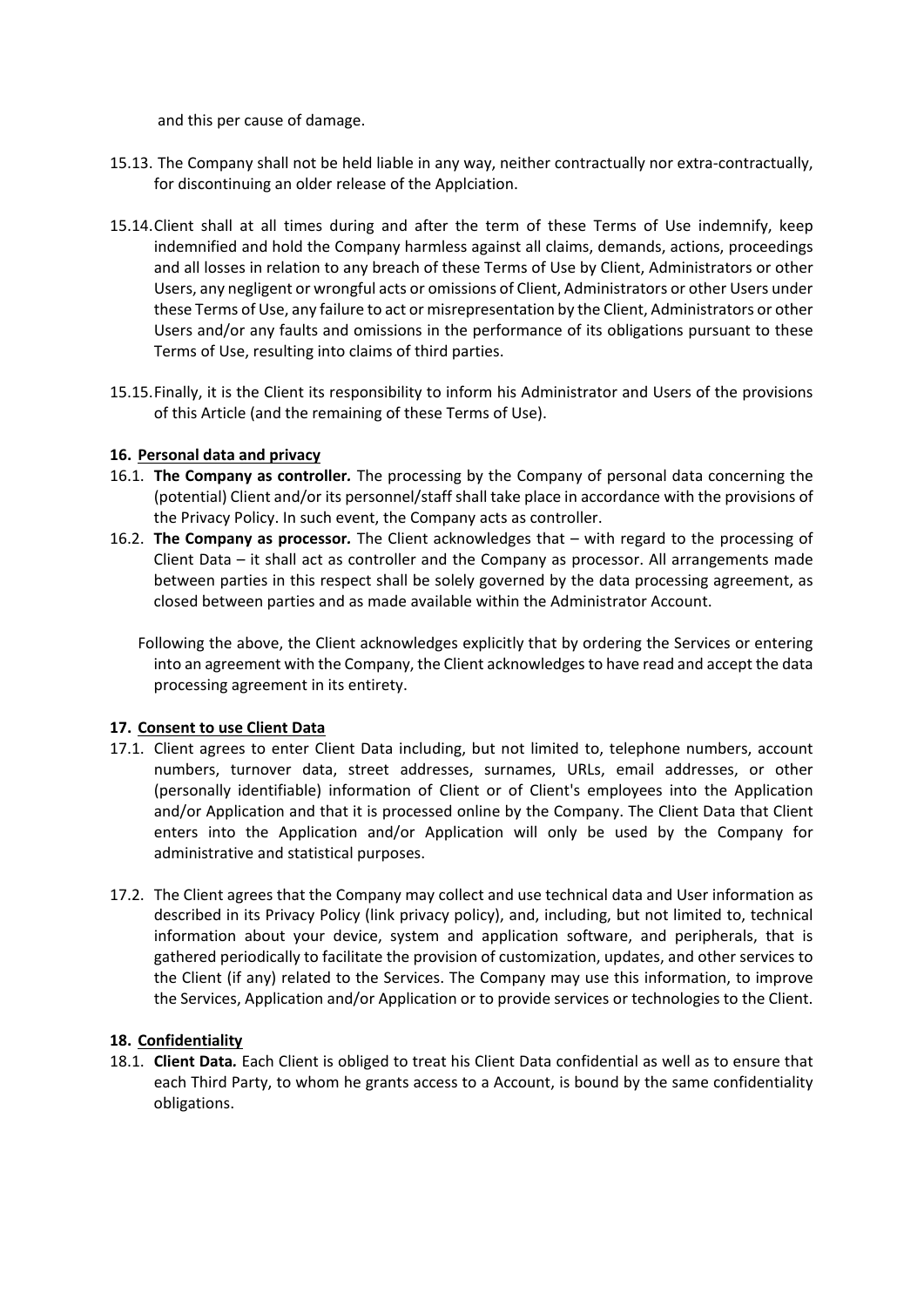- 18.2. **General.** All information (including but not limited to all information of financial, commercial, legal, fiscal, social, technical and organizational nature, business and trade secrets, business partner, customer and supplier data, employee data, personal data, programs, source codes, computer programs, computer code, modules, scripts, algorithms, features and modes of operation, inventions (whether or not patentable), processes, schematics, testing procedures, software design and architecture, design and function specifications) exchanged between parties prior to entering into an agreement as well as during the agreement shall be considered Confidential Information. Confidential Information must be treated by each party with the utmost secrecy and thus more specifically the recipient shall:
	- Solely use the Confidential Information for its own account;
	- Not use, reproduce, or allocate the Confidential Information in any manner or for any other purpose than the (possible) cooperation between parties;
	- Not divulge, disclose or make the Confidential Information, of which it has knowledge, available to any third party, without the express written consent of the disclosing party;
	- Disclose such Confidential Information only to those employees who need to know such Confidential Information within the framework of the (possible) cooperation between parties, and the recipient certifies and warrants that these employees have previously agreed, as a condition to employment, to be bound by terms and conditions substantially similar to provisions applicable to the recipient under these terms of service.

The obligations, as determined in the previous paragraph, are not applicable to the following Information:

- Information, which is publicly available, publicly spread and/or known by the general public at the time of its communication;
- Information which is obtained in a lawful manner by the recipient on a non-confidential basis from any party other than the disclosing party, whereby such third party is at its turn not bound by any confidentiality agreement with the disclosing party;
- Information which disclosure/announcement is required by law or by a court or other government decision (of any kind). In such case the recipient shall, prior to any disclosure/announcement discuss the scope and manner of such disclosure/announcement with the disclosing party.

This confidentiality obligation applies during the course of the cooperation between parties and will continue to exist for a period of five (5) years starting from the termination of the cooperation for any reason whatsoever.

The disclosing party shall remain at any moment the sole owner of its Confidential Information. Except as expressly set forth herein, nothing in these Terms of Use or the relationship between parties shall grant to the recipient any rights to or interest in the Confidential Information, and no implied licenses are granted by these Terms of Use.

This confidentiality obligation shall, however, in no event imply that the Company shall not be entitled to use and/or commercialize any ideas, input, feedback received from the Client, which may serve to improve and/or expand the Application and Services.

Without prejudice to the foregoing, Client acknowledges that in the event a non-disclosure agreement is signed between parties, such non-disclosure agreement shall prevail.

### <span id="page-14-0"></span>**19. Support - Helpdesk**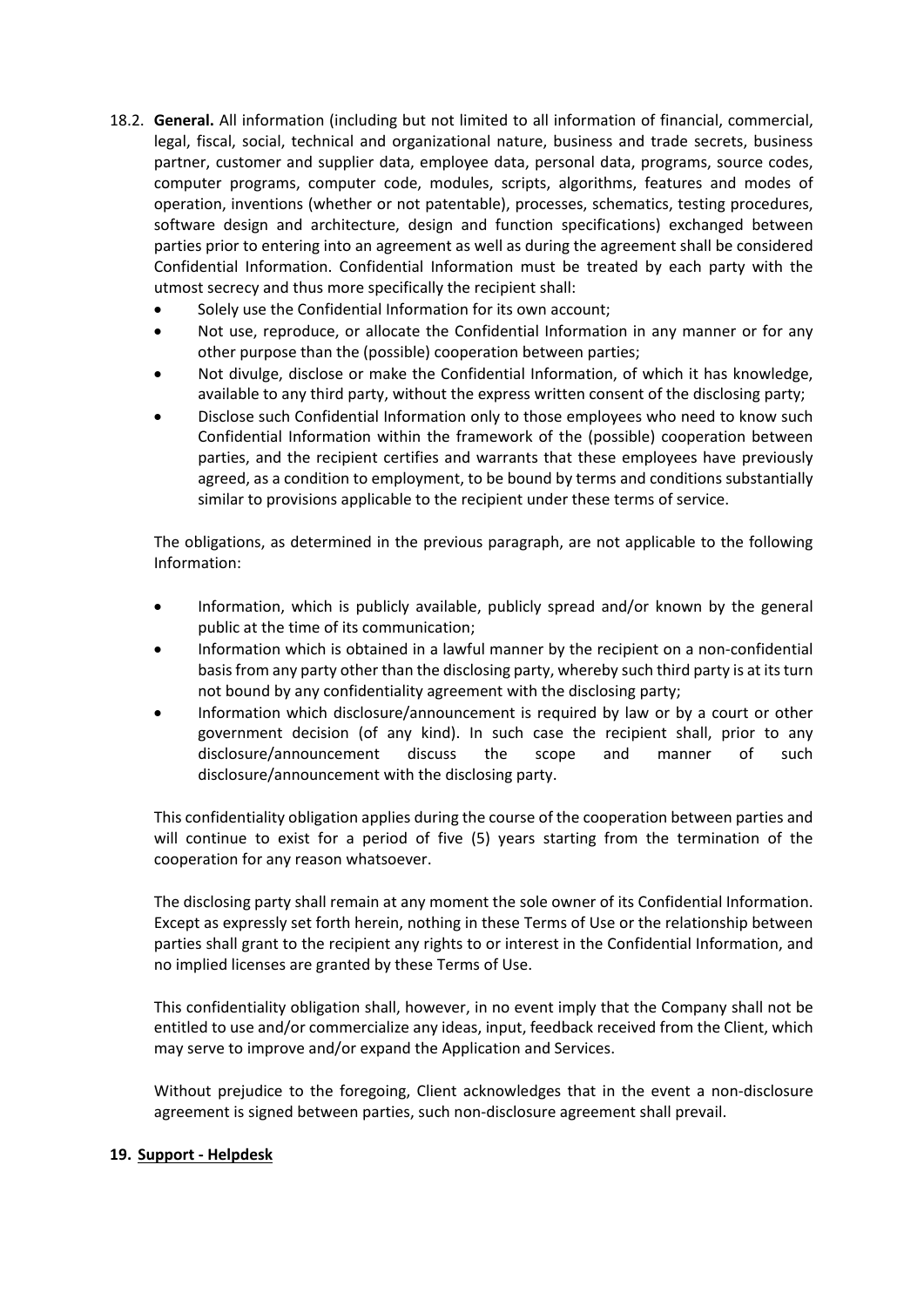- 19.1. In the event the Client is in need of assistance or has an enquiry with respect to the Application and Services, the Client is advised to first consult the Company's support page.
- 19.2. If the information provided on the Company's support page does not provide the required assistance, the Client may contact the Company helpdesk free of charge. The Company helpdesk shall be available via email (support@flxion.com) and telephone from Monday to Friday from 9 am to 5 pm (CET), excluding bank holidays or holidays in replacement of bank holidays during weekends.
- 19.3. Paying Users can make use of the Company's premium support which includes:
	- The Company helpdesk will do its best efforts to assist the Client as soon as reasonably possible following the requested support.

The Client will bear the costs made as a result of unjustified complaints and/or enquiries.

## <span id="page-15-0"></span>**20. Availability, regular Maintenance and updates**

- 20.1. The Company offers its Clients the possibility to check at all times, live and in real-time the availability of the Services through its Website. In the event of problems with the availability of its Services, the Company undertakes its best effort to solve such issue as soon as reasonably possible without giving any guarantee. In any case and where appropriate, the Company shall be free to determine on what is to be considered an adequate solution or compensation for its Clients in this respect. The Company warrants an uptime of 99,9 %.
- 20.2. The Company wishes to keep the quality of the Application and/or Services high by performing maintenance activities and implementing updates on a regular basis. The Company undertakes to minimize the impact of such maintenance activities and updates on the availability of the Application and Services but does not exclude any downtime in this respect. In any case the Company undertakes its best effort to inform the Client thereof in due time, unless this is impossible or not useful. These activities are not included in the calculation of the uptime.

The above gives no grounds for compensation to be born by the Company.

### <span id="page-15-1"></span>**21. Miscellaneous**

- 21.1. **No waiver.** The (repeated) failure by the Company to exercise any right may only be construed as a toleration of a particular situation and shall not give rise to a forfeiture of rights.
- 21.2. **The Company Communication.** At all times, the Client will be able to unsubscribe from the Company Communication. Since the Communication is considered to form an integral part of the Services, the Client can in no event hold the Company liable for changes of whatever nature of which the Client would normally have been informed through the Company Communication if he had not chosen to unsubscribe.
- 21.3. **Updates or changes of the Services and/or Terms of Use.** The Company reserves the right to make changes at any time, with or without reason and without prior notice to or liability to the Client:
- i. amend, supplement or amend these Terms of Use;
- ii. modify the Application. This also includes the removal or discontinuance, temporarily or permanently, of any service or other characteristic of the Application without any liability to the Client or any Third Parties; and/or